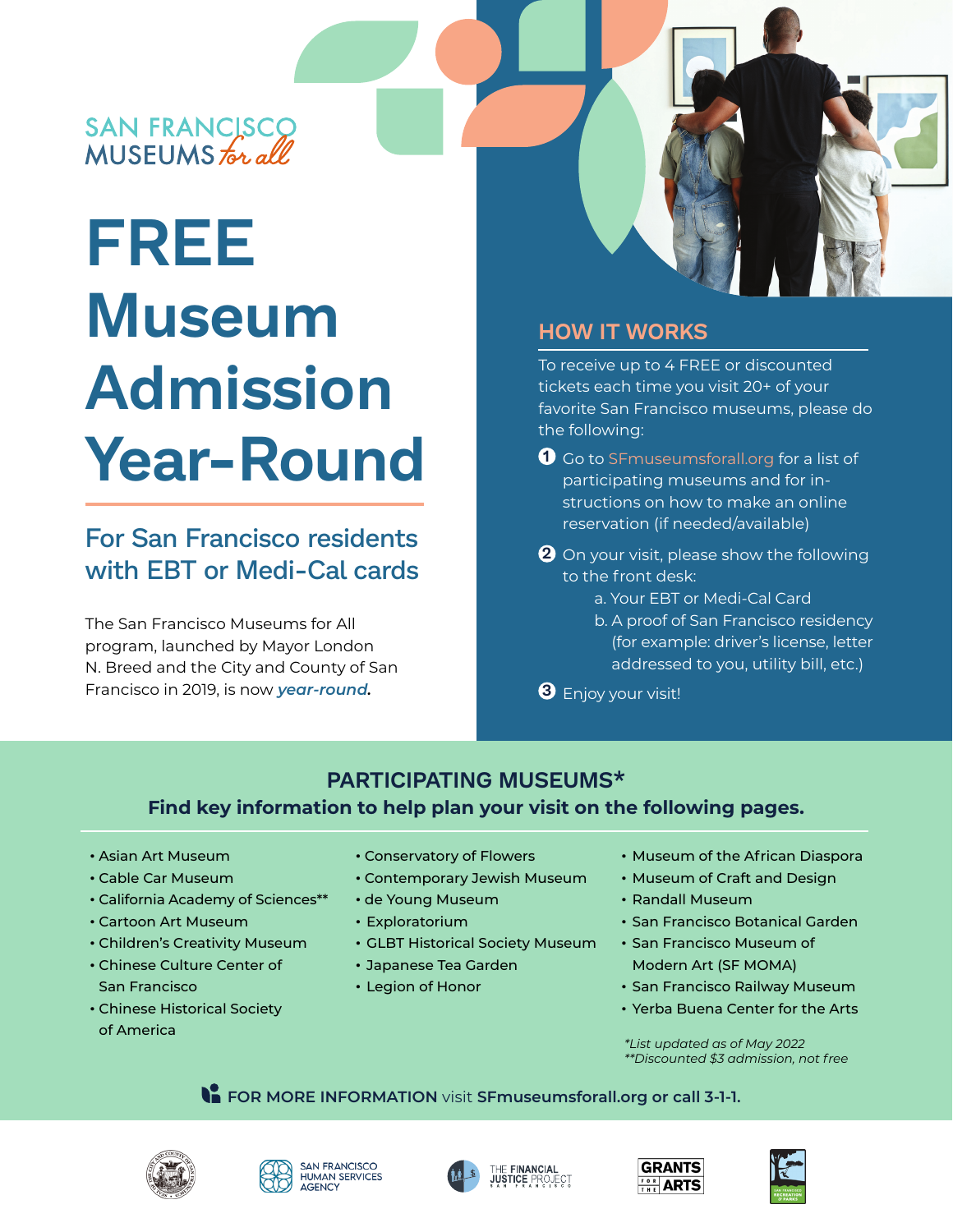## SAN FRANCISCO MUSEUMS for all

# **Art**

**Asian Art Museum** 200 Larkin St. San Francisco, CA 94102

**Hours:** Thu: 1 PM-8 PM Fri-Mon: 10 AM-5 PM Tue-Wed: Closed

(415) 581-3500 Email: visit@asianart.org

**Admission:** Free **Walk-up Admission:** Yes **Advanced Ticket Option:** No **Parking at Museum:** No Visitor FAQs www.asianart.org

#### **Cartoon Art Museum** 781 Beach Street San Francisco, CA 94109

**Hours:** 11 AM-5 PM Daily (except Wednesdays) Closed on New Year's Day, Easter Sunday, Independence Day (July 4th), Thanksgiving Day, Christmas Day

(415) 227-8666 Email: office@cartoonart.org

**Admission:** Free **Walk-up Admission:** Yes **Advanced Ticket Option:** No **Parking at Museum:** No Visitor FAQs www.cartoonart.org

**Legion of Honor Museum** 100 34th Avenue San Francisco, CA 94121

**Hours:** Tues.-Sun. 9:30 AM-5:15 PM

(415) 750-3600 Email: contact@famsf.org

**Admission:** Free **Walk-up Admission:** Yes **Advanced Ticket Option:** No **Parking at Museum:** No Visitor FAQs www.legionofhonor.famsf.org **Yerba Buena Center for the Arts** 701 Mission Street San Francisco, CA 94103

**Hours:** Thurs. Sat.-Sun. 12 PM-6 PM Fri. 2 PM-8 PM Mon.-Wed. Closed

(415) 978-2700 Email: boxoffice@ybca.org

**Admission:** Free **Walk-up Admission:** Yes **Advanced Ticket Option:** No **Parking at Museum:** No Visitor FAQs www.ybca.org

**de Young Museum** 50 Hagiwara Tea Garden Drive San Francisco, CA 94118

**Hours:** Thurs.-Sun. 9:30 AM-5:15 PM

(415) 750-3636 Email: contact@famsf.org

**Admission:** Free **Walk-up Admission:** Yes **Advanced Ticket Option:** No **Parking at Museum:** No Visitor FAQs www.deyoung.famsf.org

**San Francisco Museum of Modern Art (SFMOMA)** 151 Third St. San Francisco, CA 94103

**Hours:** Mon. 10 AM-5 PM Tues.-Wed. Closed Thurs. 1 PM-8 PM Fri.-Sun. 10 AM-5 PM

**(415) 357-4000 Email: contact@famsf.org**

**Admission:** Free **Walk-up Admission:** Yes **Advanced Ticket Option:** No **Parking at Museum:** Yes Visitor FAQs www.sfmoma.org

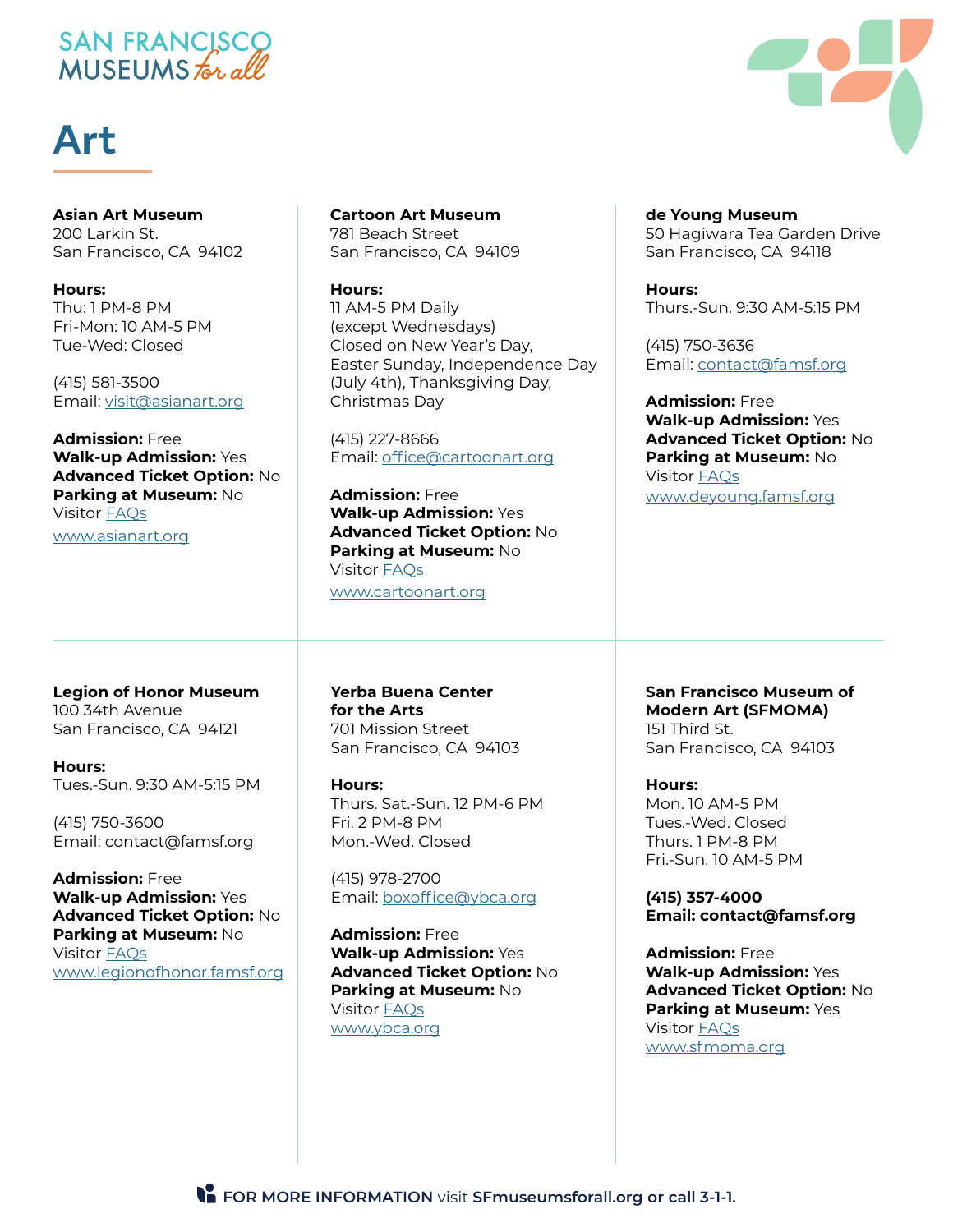# SAN FRANCISCO<br>MUSEUMS for all

# **Craft**

#### **Children's Creativity Museum**

221 4th Street San Francisco, CA 94103

#### **Hours:**

Thurs.-Fri.(1st Floor Only) 10 AM-12:30 PM Sat.-Sun. 10 AM-4 PM Mon.-Wed. Closed

(415) 820-3320 Email: info@creativity.org

#### **Admission:** Free **Walk-up Admission:** Yes **Advanced Ticket Option:** Members only **Parking at Museum:** No Visitor FAQs www.creativity.org

#### **Museum of Craft and Design**

2569 Third Street San Francisco, CA 94107

#### **Hours:**

Wed.-Sat. 10 AM-5 PM Sun. 12 PM-4 PM Mon.-Tues. Closed Closed on Christmas Day, New Year's Eve and New Year's Day, Easter, Memorial Day, Independence Day (July 4th), Thanksgiving Day

(415) 773-0303 Email: info@sfmcd.org

**Admission:** Free **Walk-up Admission:** Yes **Advanced Ticket Option:** Members only **Parking at Museum:** No Visitor FAQs www.sfmcd.org

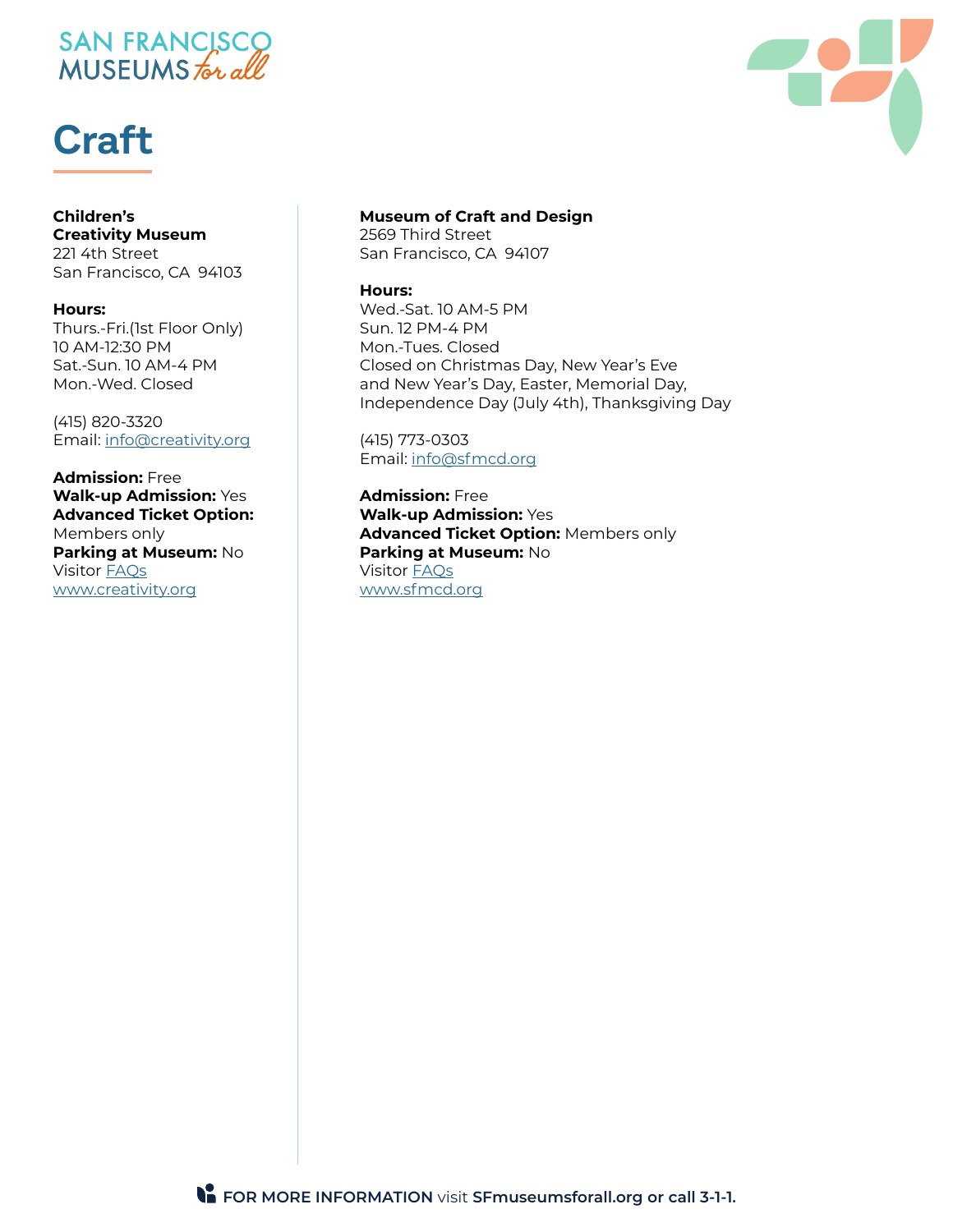### SAN FRANCISCO MUSEUMS for all

# **Culture + History**

#### **Cable Car Museum**

1201 Mason Street San Francisco, CA 94108

#### **Hours:**

Tues.-Thurs. 10 AM-4 PM Fri.-Sun. 10 AM-5 PM Closed on Christmas Day, New Year's Day, Thanksgiving Day

(415) 474-1887

**Admission:** Free **Walk-up Admission:** Yes **Advanced Ticket Option:** No **Parking at Museum:** No Visitor FAQs www.cablecarmuseum.org

#### **The Contemporary Jewish Museum** 736 Mission Street

San Francisco, CA 94103

#### **Hours:**

Thurs.-Sun. 11 AM-5 PM Closed on New Year's Day, The first day of Passover, Independence Day, Rosh Hashanah, Yom Kippur, Christmas Day, Thanksgiving Day

(415) 655-7800 Email: info@thecjm.org

**Admission:** Free **Walk-up Admission:** No **Advanced Ticket Option:** Yes **Parking at Museum:** No Visitor FAQs www.thecjm.org

#### **Chinese Culture Center of San Francisco**

750 Kearny Street, 3rd Floor San Francisco, CA 94108

**Hours:** Tues.-Sat. 10 AM-4 PM

(415) 986-1882, ext. 025 Email: info@cccsf.us

**Admission:** Free **Walk-up Admission:** Yes **Advanced Ticket Option:** Yes **Parking at Museum:** No Visitor FAQs www.cccsf.us

**San Francisco Railway Museum** 77 Steuart Street San Francisco, CA 94105

**Hours:** Tues.-Sat. 12 PM-5 PM

(415) 956-0472 Email: info@streetcar.org

**Admission:** Free **Walk-up Admission:** Yes **Advanced Ticket Option:** No **Parking at Museum:** No Visitor FAQs www.streetcar.org

**GLBT Historical Society of America** 4127 18th Street San Francisco, CA 94114

**Hours:** Mon.-Tues. Closed Wed.-Sun. 11 AM-5 PM Closed on Memorial Day, Christmas Day, Thanksgiving Day

(415) 777-5455 Email: tickets@glbthistory.org

**Admission:** Free **Walk-up Admission:** Yes **Advanced Ticket Option:** Yes **Parking at Museum:** No Visitor FAQs www.glbthistory.org

**Museum of the African Diaspora (MoAD)** 685 Mission Street San Francisco, CA 94105

**Hours:** Wed.-Sat. 11 AM-6 PM Mon.-Tues. Closed Closed on Christmas Eve and Christmas Day, New Year's Eve and New Year's Day, Memorial Day, Independence Day (July 4th), Thanksgiving Day and the following day

(415) 750-3600 Email: contact@famsf.org

**Admission:** Free **Walk-up Admission:** Yes **Advanced Ticket Option:** No **Parking at Museum:** No Visitor FAQs www.moadsf.org

**FOR MORE INFORMATION** visit **SFmuseumsforall.org or call 3-1-1.**